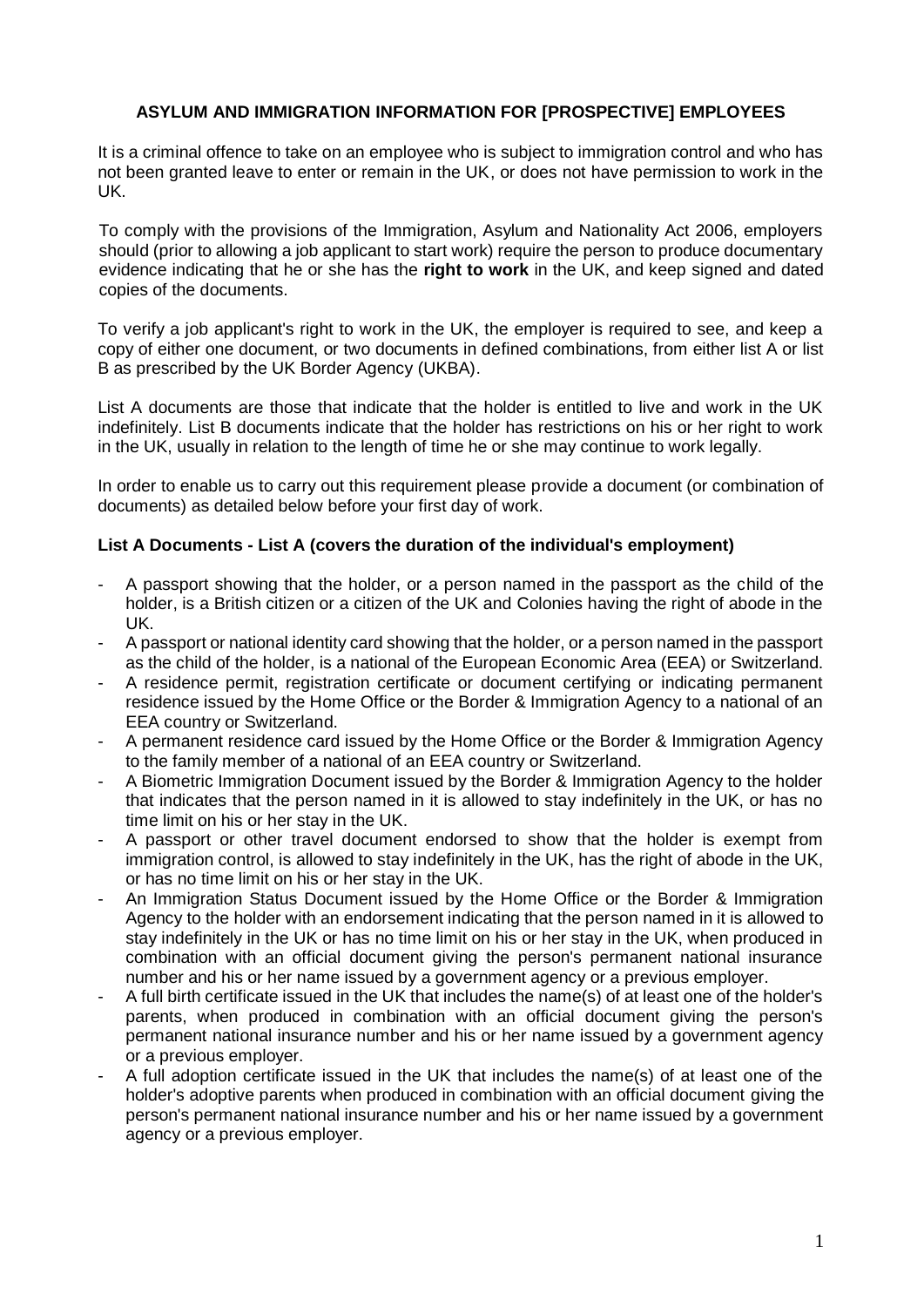- A birth certificate issued in the Channel Islands, the Isle of Man or Ireland when produced in combination with an official document giving the person's permanent national insurance number and his or her name issued by a government agency or a previous employer.
- An adoption certificate issued in the Channel Islands, the Isle of Man or Ireland when produced in combination with an official document giving the person's permanent national insurance number and his or her name issued by a government agency or a previous employer.
- A certificate of registration or naturalisation as a British citizen when produced in combination with an official document giving the person's permanent national insurance number and his or her name issued by a government agency or a previous employer.
- A letter issued by the Home Office or the Border & Immigration Agency to the holder that indicates that the person named in it is allowed to stay indefinitely in the UK when produced in combination with an official document giving the person's permanent national insurance number and his or her name issued by a government agency or a previous employer.

## **List B Documents - List B covers a period of 12 months, after which the check must be repeated**

- A passport or travel document endorsed to show that the holder is allowed to stay in the UK and is allowed to do the type of work in question, provided that it does not require the issue of a work permit.
- A Biometric Immigration Document issued by the Border & Immigration Agency to the holder that indicates that the person named in it can stay in the UK and is allowed to do the work in question.
- A work permit or other approval to take employment issued by the Home Office or the Border & Immigration Agency when produced in combination with either a passport or another travel document endorsed to show the holder is allowed to stay in the UK and is allowed to do the work in question, or a letter issued by the Home Office or the Border & Immigration Agency to the holder or the employer or prospective employer confirming the same.
- A certificate of application issued by the Home Office or the Border & Immigration Agency to or for a family member of a national of an EEA country or Switzerland stating that the holder is permitted to take employment that is less than six months old when produced in combination with evidence of verification by the Border & Immigration Agency Employer Checking Service.
- A residence card or document issued by the Home Office or the Border & Immigration Agency to a family member of a national of an EEA country or Switzerland.
- An Application Registration Card issued by the Home Office or the Border & Immigration Agency stating that the holder is permitted to take employment, when produced in combination with evidence of verification by the Border & Immigration Agency Employer Checking Service.
- An Immigration Status Document issued by the Home Office or the Border & Immigration Agency to the holder with an endorsement indicating that the person named in it can stay in the UK, and is allowed to do the type of work in question, when produced in combination with an official document giving the person's permanent national insurance number and his or her name issued by a government agency or a previous employer.
- A letter issued by the Home Office or the Border & Immigration Agency to the holder or the employer or prospective employer that indicates that the person named in it can stay in the UK and is allowed to do the work in question when produced in combination with an official document giving the person's permanent national insurance number and his or her name issued by a government agency or a previous employer.

# **Nationalities**

If you are unsure what restrictions are placed on individuals of your nationality, below is further information.

*European Economic Area (EEA) nationals from the Czech Republic, Estonia, Hungary, Latvia, Lithuania, Poland, Slovakia and Slovenia:*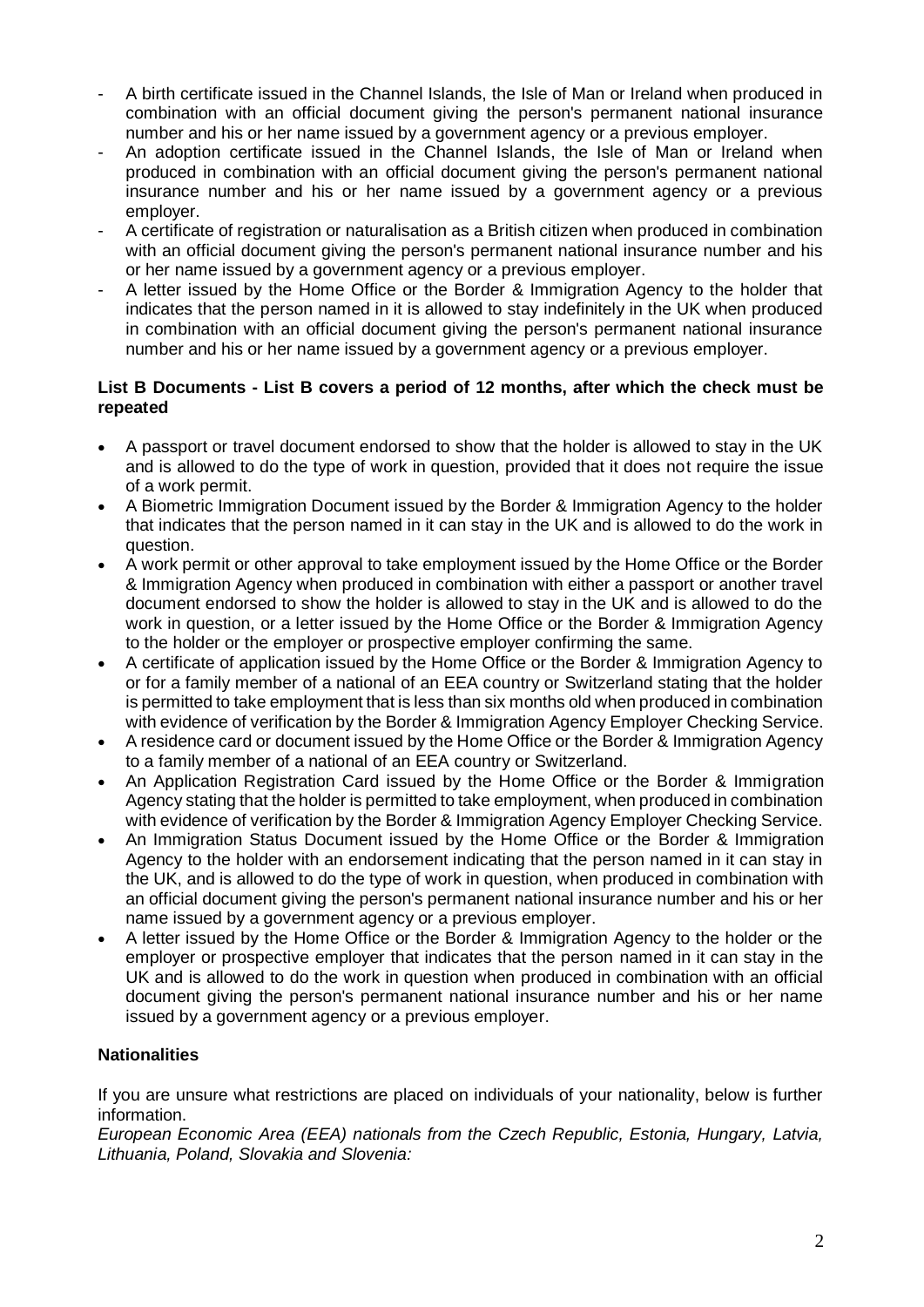Citizens of the above countries may work in the UK without a work permit. However, they are required to register with the Home Office under the Accession State Worker Registration Scheme if they are to work in the UK for more than one month.

Offers of employment to individuals from these countries will be subject to their complying with the following requirements and their application for registration being successful:

- An individual must, within a month of starting work, apply to register with the scheme. The school will provide him/her with evidence of employment in the form of the offer letter/contract of employment, take a copy of his/her registration application and retain it until notification has been received from the Home Office that he/she has been registered.

If the individual does not register within one month of starting work, or his/her application is refused, his/her employment will be terminated.

All contracts are conditional upon the individual having the right to work.

#### *Other European Economic Area nationals and Swiss nationals:*

Citizens of Austria, Belgium, Cyprus, Denmark, Finland, France, Germany, Greece, Iceland, Ireland, Italy, Liechtenstein, Luxembourg, Malta, the Netherlands, Norway, Portugal, Spain, Sweden and Switzerland have the right to work in the UK without a work permit.

While it is not obligatory for European Economic Area nationals or Swiss nationals to apply for a resident's permit, it is advisable that they do so as this is a useful way of demonstrating that they are exercising their rights to work and reside in the UK.

Spouses or civil partners and dependent children (up to the age of 21) of citizens of the European Economic Area and Swiss nationals who have the right to work in the UK also have an automatic right to work in the UK, regardless of their nationality.

### *Bulgarian and Romanian nationals:*

Since 1 January 2007 Romanians and Bulgarians have had the right to travel throughout the EU, but there are restrictions on employed work for Romanian and Bulgarian workers:

- Skilled workers with the right qualifications and experience can come to the UK on work permits to take up specific jobs where no suitable UK applicants can be found.
- Workers with particularly high levels of skills and experience are eligible for admission under the Highly Skilled Migrant Programme.
- Low-skilled migration is restricted to those sectors of the economy where the UK already has low-skilled schemes and is subject to a strict quota not exceeding 20,000 workers per year.

#### *Commonwealth citizens:*

Commonwealth citizens with a British grandparent may apply for an Ancestry Visa, which entitles them to come to the UK and work without restriction for up to five years.

Commonwealth citizens aged between 17 and 30 can no longer obtain a Working Holiday Maker Scheme visa as this category has been deleted from the Immigration Rules. Nationals of Australia, Canada, Japan, and New Zealand may be entitled to work in the UK for up to two years under the Youth Mobility Scheme under tier 5 of the points-based immigration system.

Those Commonwealth citizens who have a certificate of their right of abode in the UK in their passport are entitled to work in the UK.